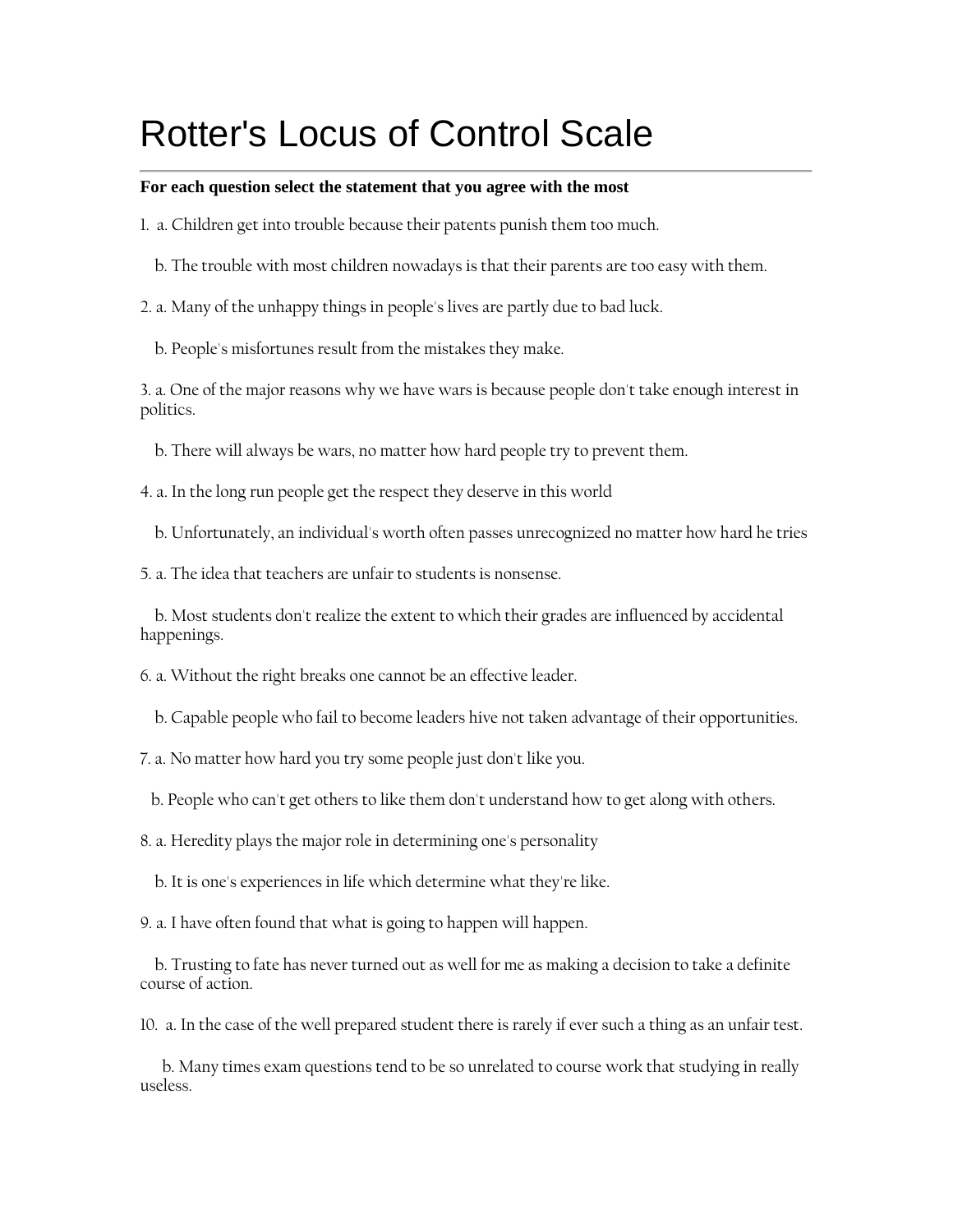11. a. Becoming a success is a matter of hard work, luck has little or nothing to do with it.

b. Getting a good job depends mainly on being in the right place at the right time.

12. a. The average citizen can have an influence in government decisions.

 b. This world is run by the few people in power, and there is not much the little guy can do about it.

13. a. When I make plans, I am almost certain that I can make them work.

 b. It is not always wise to plan too far ahead because many things turn out to- be a matter of good or bad fortune anyhow.

14. a. There are certain people who are just no good.

b. There is some good in everybody.

15. a. In my case getting what I want has little or nothing to do with luck.

b. Many times we might just as well decide what to do by flipping a coin.

16. a. Who gets to be the boss often depends on who was lucky enough to be in the right place first.

 b. Getting people to do the right thing depends upon ability. Luck has little or nothing to do with it.

17. a. As far as world affairs are concerned, most of us are the victims of forces we can neither understand, nor control.

b. By taking an active part in political and social affairs the people can control world events.

18. a. Most people don't realize the extent to which their lives are controlled by accidental happenings.

b. There really is no such thing as "luck."

19. a. One should always be willing to admit mistakes.

b. It is usually best to cover up one's mistakes.

20. a. It is hard to know whether or not a person really likes you.

b. How many friends you have depends upon how nice a person you are.

21. a. In the long run the bad things that happen to us are balanced by the good ones.

b. Most misfortunes are the result of lack of ability, ignorance, laziness, or all three.